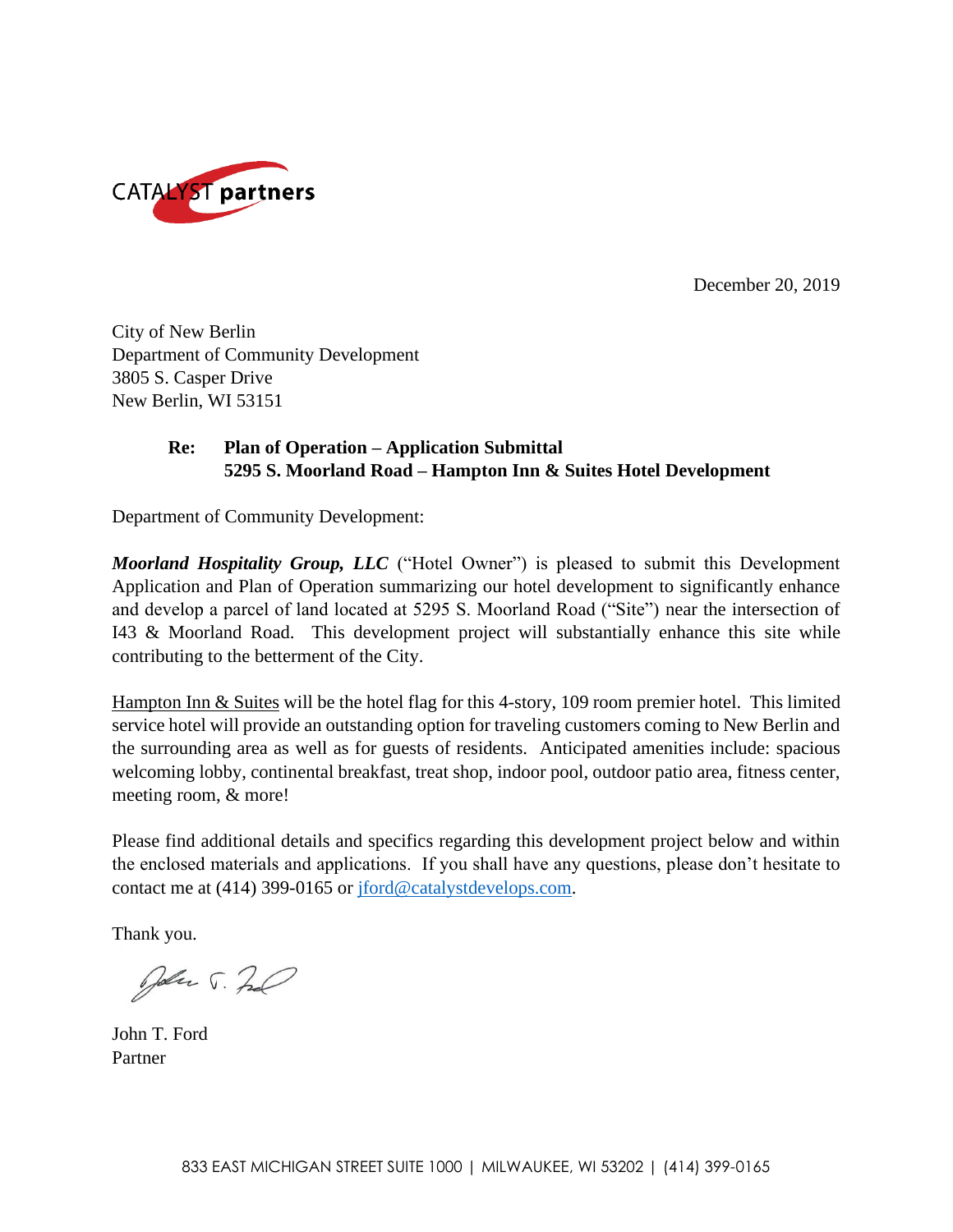## **PLAN OF OPERATION**

| Site:                     | 5295 S Moorland Road, New Berlin WI 53151<br>5.69 Acres Total Mixed-Use Project<br>Lot 1 (Hotel) = $2.60$ Acres + 0.77 Acres (Drive) or<br>3.37 Acres Total<br>Lot $2 = 2.32$ Acres (Future Use TBD)<br>Tax Key: NBC 1260998                                                                                                                                                                                                                      |
|---------------------------|---------------------------------------------------------------------------------------------------------------------------------------------------------------------------------------------------------------------------------------------------------------------------------------------------------------------------------------------------------------------------------------------------------------------------------------------------|
| Development Thesis:       | Transform a parcel of land which currently contains a single-<br>family home into a thriving mixed-use development that<br>would include a premier hotel along with a future TBD use.                                                                                                                                                                                                                                                             |
| Zoning:                   | M-1 Light Manufacturing District<br>Per Code, Hotels are permitted as a part of this zoning code.                                                                                                                                                                                                                                                                                                                                                 |
| Use:                      | Limited service Hotel.                                                                                                                                                                                                                                                                                                                                                                                                                            |
| Hotel Owner/Developer:    | Moorland Hospitality Group, LLC                                                                                                                                                                                                                                                                                                                                                                                                                   |
| <b>Hotel Franchise:</b>   | <b>Hampton Inn &amp; Suites</b><br>4-story   109 Rooms<br>Anticipated Amenities: Fitness Center, Indoor Pool,<br>Meeting Room, Outdoor Patio, Continental Breakfast, Treat<br>Shop, Open Lobby, & More.<br>Franchise Flag APPROVED 8/21/2019 by Hilton.                                                                                                                                                                                           |
| Hotel Design:             | Hilton recently debuted their NEW prototype standard<br>design for Hampton Inn & Suites hotels. This New Berlin<br>location will be one of the first fully completed new designs<br>that will feature a modernized design with the comforts<br>Hilton guests have come to expect!                                                                                                                                                                 |
| <b>Exterior Finishes:</b> | The exterior of the hotel will feature a combination of brick<br>masonry, metal panel, and EIFS. In addition, one of the<br>features of the new hotel design includes sections of the hotel<br>that protrude out further than other areas to provide depth<br>and additional architectural appeal. Concealed indirect<br>lighting will be used on the face of the exterior of the<br>building to highlight these architectural features at night. |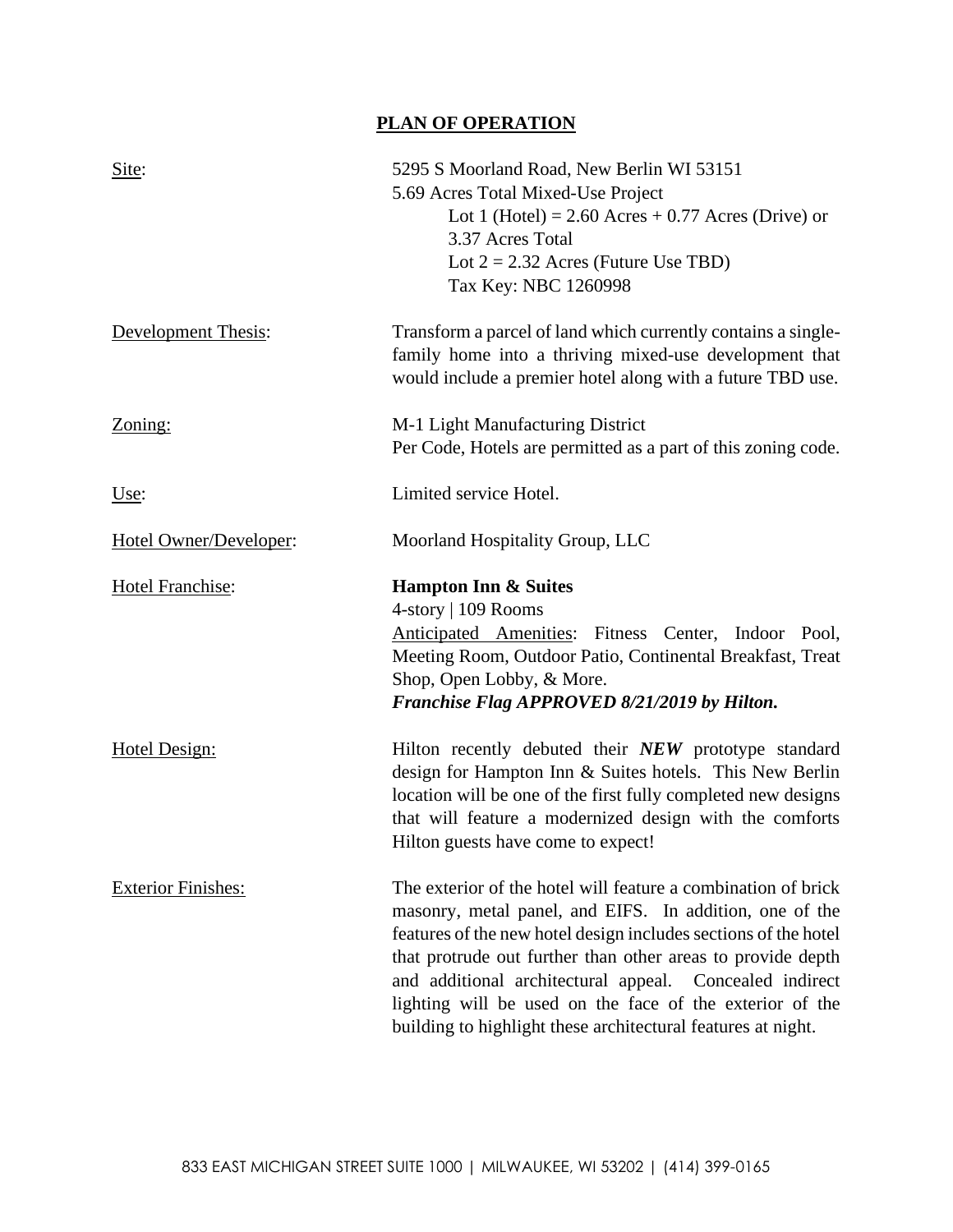| Project Team:                       | Architect:<br>Civil:<br>Lighting:                                                                                                                                                                                 | Architectural Design Consultants, Inc.<br>Trio Engineering<br>Enterprise Lighting & Control<br>Landscaping: InSite Landscape Design, Inc.                                                                                                                                                                                                                                                                                                                                                                                                                                                     |
|-------------------------------------|-------------------------------------------------------------------------------------------------------------------------------------------------------------------------------------------------------------------|-----------------------------------------------------------------------------------------------------------------------------------------------------------------------------------------------------------------------------------------------------------------------------------------------------------------------------------------------------------------------------------------------------------------------------------------------------------------------------------------------------------------------------------------------------------------------------------------------|
| <b>Hotel Operations:</b>            | 24/7/365.                                                                                                                                                                                                         | Aimbridge Hospitality, one of the largest hotel management<br>companies in the world $(1,400+$ hotels), including many<br>within the Milwaukee area and throughout Wisconsin, will<br>professionally manage the hotel. Given Aimbridge's vast<br>network, experience, and expertise, this will assist in driving<br>demand while maintaining a high operational standard.<br>Hotel will have professional management staff onsite                                                                                                                                                             |
| Developer Funded TIF:               | $$1.46M + 4\%$ interest.<br>TIF REQUEST.                                                                                                                                                                          | On October 14, 2019, Developer submitted to the City of<br>New Berlin a Developer Funded TIF request for this project.<br>But for a partnership with the City of New Berlin in the form<br>of the requested Developer Funded TIF, which in its form<br>minimizes any risk and cash outflow from a City<br>perspective, this development is NOT feasible given the<br>extraordinary infrastructure costs as detailed within such<br>application. The Developer Funded TIF request totals<br>THIS APPLICATION IS<br>CONTINGENT UPON COMING TO AGREEMENT<br>AND APPROVAL OF THE DEVELOPER FUNDED |
| <b>Anticipated Schedule:</b>        | December 20<br>February 3<br>February 11<br>March<br>April<br>April / May<br>May / June<br>Spring 2021                                                                                                            | <b>Application Submittal</b><br>Plan Commission<br>Common Council<br>Developer Funded TIF Approval<br>Board of Public Works / Common<br>Council Final Approvals / Permitting<br><b>Site Work Commences</b><br><b>Construction Commences</b><br><b>Hotel Opening</b>                                                                                                                                                                                                                                                                                                                           |
| <b>Total Project Cost Estimate:</b> | Approximate \$21.2M* total development cost.<br>*This includes development of the Hotel + Site Work, including making<br>Phase II site pad ready. Dose NOT include actual development of<br>Phase $II -$ use TBD. |                                                                                                                                                                                                                                                                                                                                                                                                                                                                                                                                                                                               |
| <b>Job Impact Estimate:</b>         |                                                                                                                                                                                                                   | Construction Jobs = $101,500$ Hours   40-45 Full-time Jobs<br>Hotel Jobs = 20 Full-time Employees $(+/-)$                                                                                                                                                                                                                                                                                                                                                                                                                                                                                     |